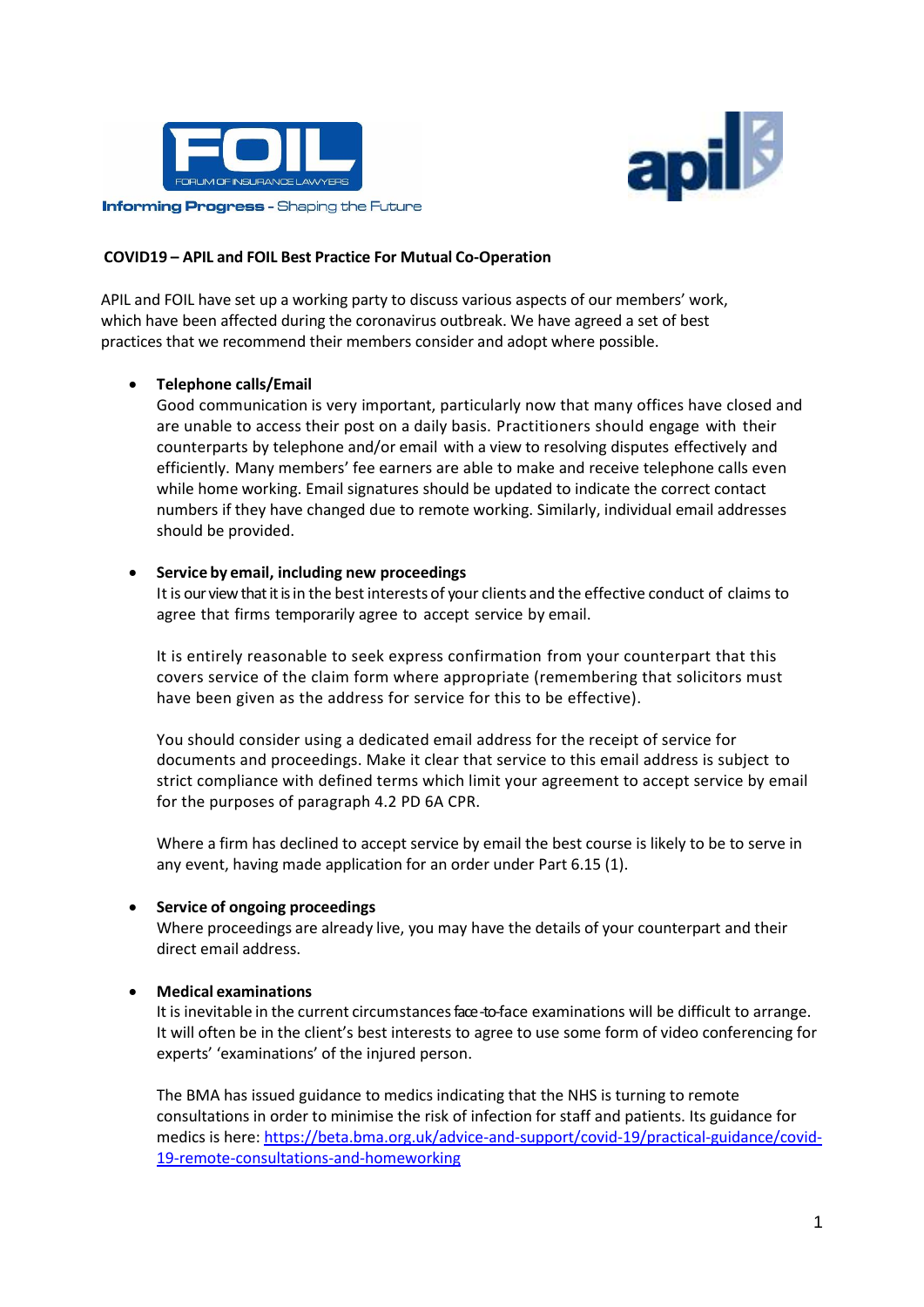Medco has agreed the current ban on the use of remote examinations will be lifted. There are a number of conditions, and other factors, which users will need to consider before making any arrangements with claimants for a remote examination. Further details are set out in a separate notice here[: https://www.medco.org.uk/media/1186/remote-examination-guidelines.pdf](https://www.medco.org.uk/media/1186/remote-examination-guidelines.pdf)

Inevitably some appointments with experts will have to be postponed or rescheduled. Practitioners should try to adopt a consensual approach to the impact this will have on case timetables.

## • **Exchange of evidence**

Parties should try to agree to the exchange of witness evidence and expert evidence by email, via a password protected pdf document.

## • **Extensions of time**

It is likely that both parties will face challenges complying with existing court directions and timetables. There is case law to support extensions of up to 56 days. See*O`Driscoll v FIVE Bianchi S.p.A* where the court has recently held that the normal 28 day rule under CPR 3.8(4) will be relaxed in appropriate circumstances by granting a 56 day extension by consent. We recommend that practitioners invite parties to take a consensual approach to considering requestsfor the extensions and respond similarly to requests made by their counterparts.

## • **Remote hearings**

HMCTS has issued guidance on the wider use of remote hearings, by telephone or Skype. It is recommended that parties adopt this guidance.

### • **Adjournments**

It is also inevitable that some adjournments will be required due to non- availability of clients, witnesses or experts. We recommend that you take a consensual approach should it be necessary to seek an adjournment of either an interlocutory hearing ortrial.

# • **Interim payments**

Parties ought to adopt a reasonable approach to requests for interim payments. In the current climate, interim payments are likely to be of vital importance, and any unnecessary applications to the court ought to be avoided.

### • **BACS payments**

To enable a more efficient and effective transfer of funds for damages and costs firms should use BACS payments wherever possible. Note that in light of the increased information security and financial crime risks associated with BACS payments, please ensure that you *only* make payments by BACS to the account details provided by your COLP, providing appropriate evidence to validate the bank account details provided.

# • **Costs budgeting**

It is recommended that where possible parties exchange their costs budgets. Every court will deal with CCMCs differently and if they do proceed they will be held remotely usually by telephone hearing. Depending upon client instructions, the parties should consider whether the budgeting aspect of the CCMC hearing should be adjourned. However, the parties should seek to agree directions generally where possible without the need for a hearing. If the parties are unable to agree directions, the hearing should go ahead as scheduled.

# • **Limitation**